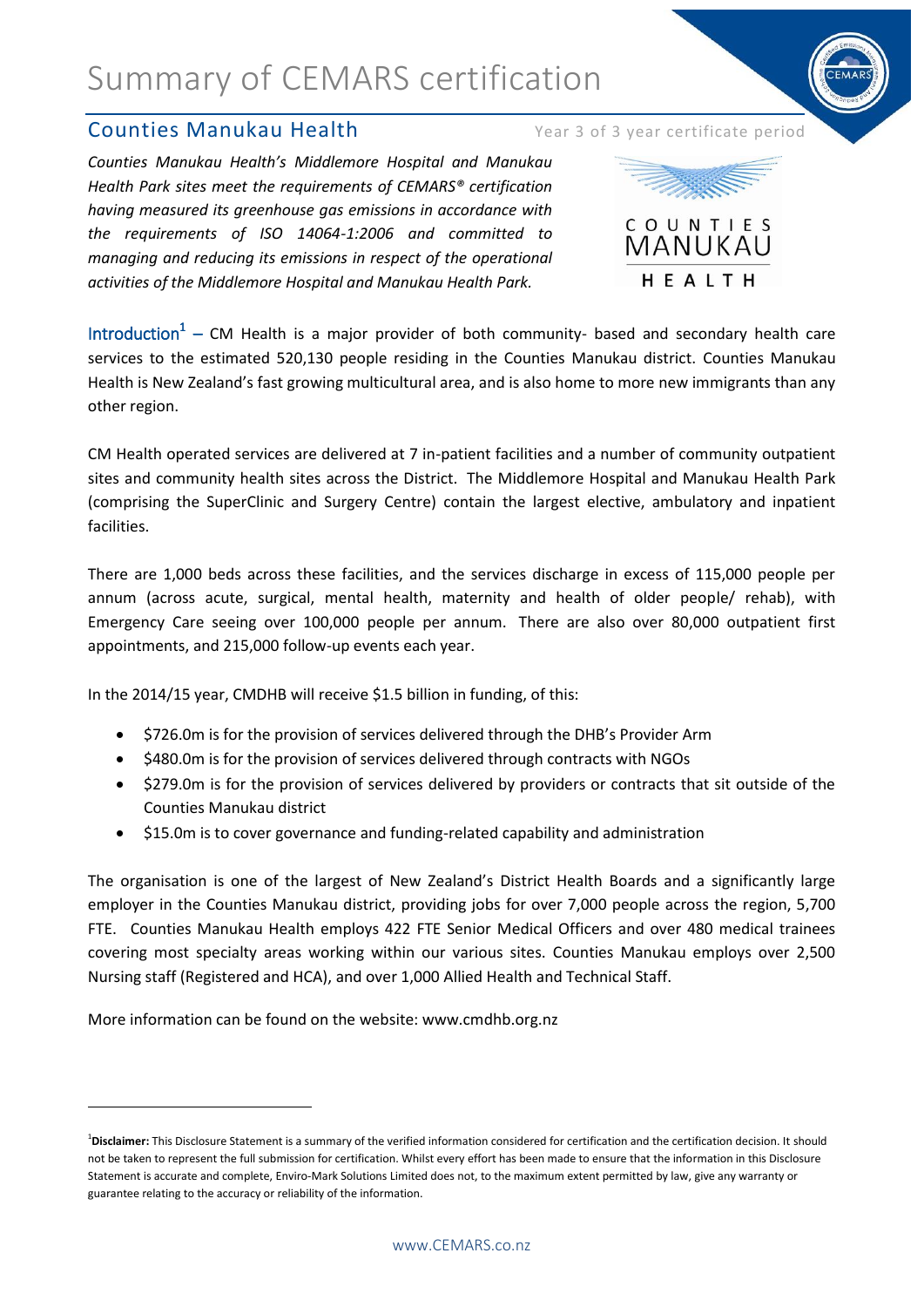

Boundary – Figure 1 shows what has been included in the context of the entire organisational profile. The parts of the structure (business units) in green have been identified as being within this emissions inventory. The parts of the structure (business units) in blue have been identified as being excluded from the inventory. The percentage figures indicate the level of ownership by the entity undergoing certification.



**Figure 1:** Organisational structure showing business units included and excluded.

Consolidation approach – The operational control consolidation approach has been used to account for operational emissions with reference to the methodology described in the GHG Protocol and ISO 14064- 1:2006 standards.

Base year – 01/07/2011 to 30/06/2012

Measurement period – 01/07/2013 to 30/06/2014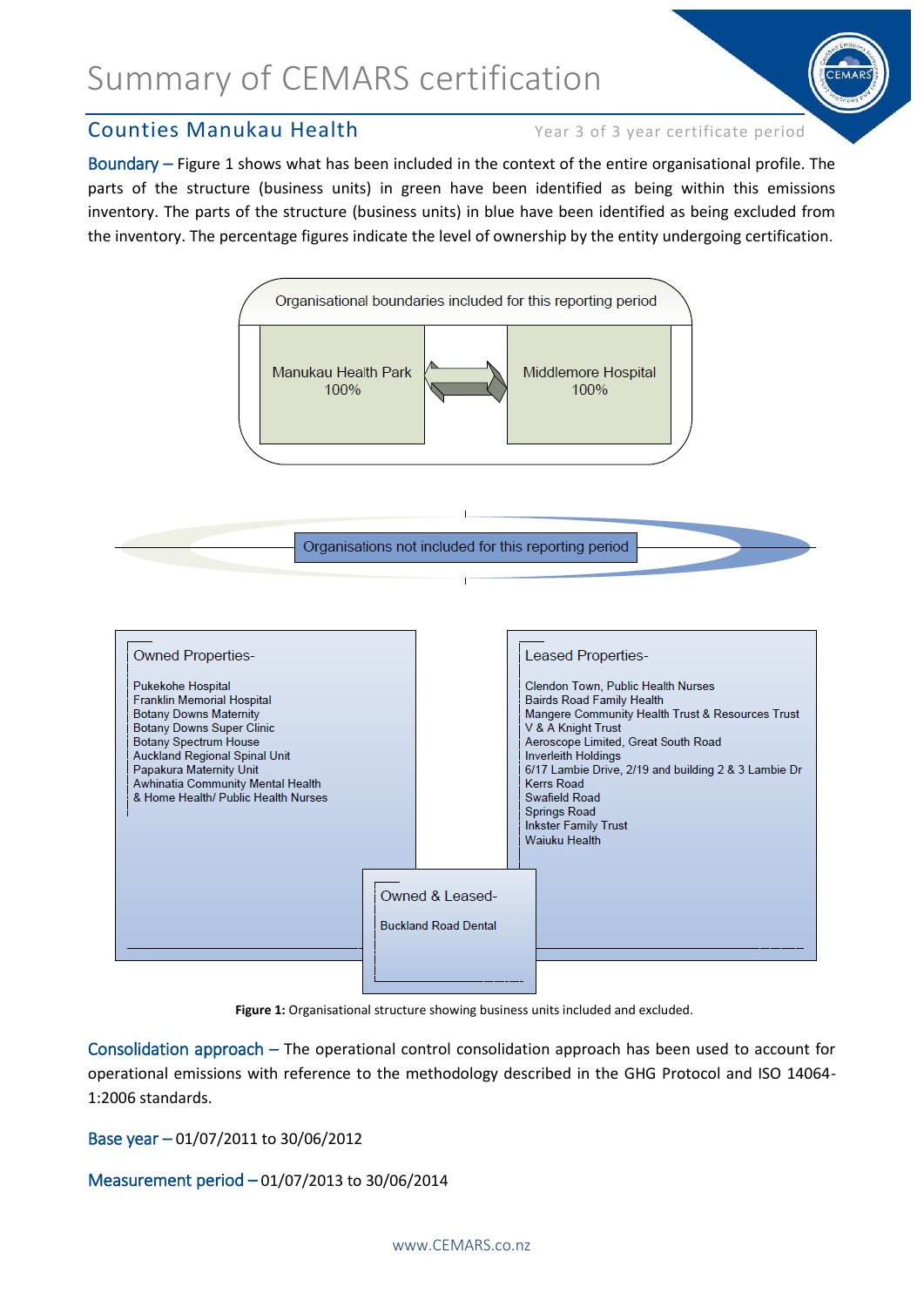## Counties Manukau Health Year 3 of 3 year certificate period

Emissions source inclusions **–** The operational GHG emissions for the organisation by emissions source are shown in Figure 2 below. Emissions as tonnes of carbon dioxide equivalents (tCO<sub>2</sub>e) for this period were:

| <b>Emissions summary by scopes</b> |          | <b>Units</b>       |
|------------------------------------|----------|--------------------|
| Scope 1 total                      | 6460.98  | tCO <sub>2</sub> e |
| Scope 2 total                      | 3383.52  | tCO <sub>2</sub> e |
| Scope 3 total                      | 7895.71  | tCO <sub>2</sub> e |
| <b>Mandatory scope 3</b>           | 7441.02  | tCO <sub>2</sub> e |
| Additional scope 3                 | 454.69   | tCO <sub>2</sub> e |
| One-time scope 3                   | 0.00     | tCO <sub>2</sub> e |
| <b>Total inventory:</b>            | 17740.21 | tCO <sub>2</sub> e |





Emissions source exclusions – The following emissions sources were excluded from the inventory for this measurement period:

| <b>GHG emissions source</b> | <b>GHG emissions</b><br>level scope | <b>Reason for exclusion</b>                                     |
|-----------------------------|-------------------------------------|-----------------------------------------------------------------|
| R134A                       | Scope 1                             | de minimis                                                      |
| Staff commuting to and      | Scope 3 additional                  | Data is unavailable                                             |
| from work                   |                                     |                                                                 |
| Postage and couriers        | Scope 3 mandatory                   | de minimis                                                      |
| Specimens and sample        | Scope 3 mandatory                   | Regional contracts for the courier service, frequent deliveries |
| collections                 |                                     | yet very small volume. This service is often shared with        |
|                             |                                     | Auckland DHB and Waitemata DHB so is difficult to assess        |
|                             |                                     | total activity for CMDHB.                                       |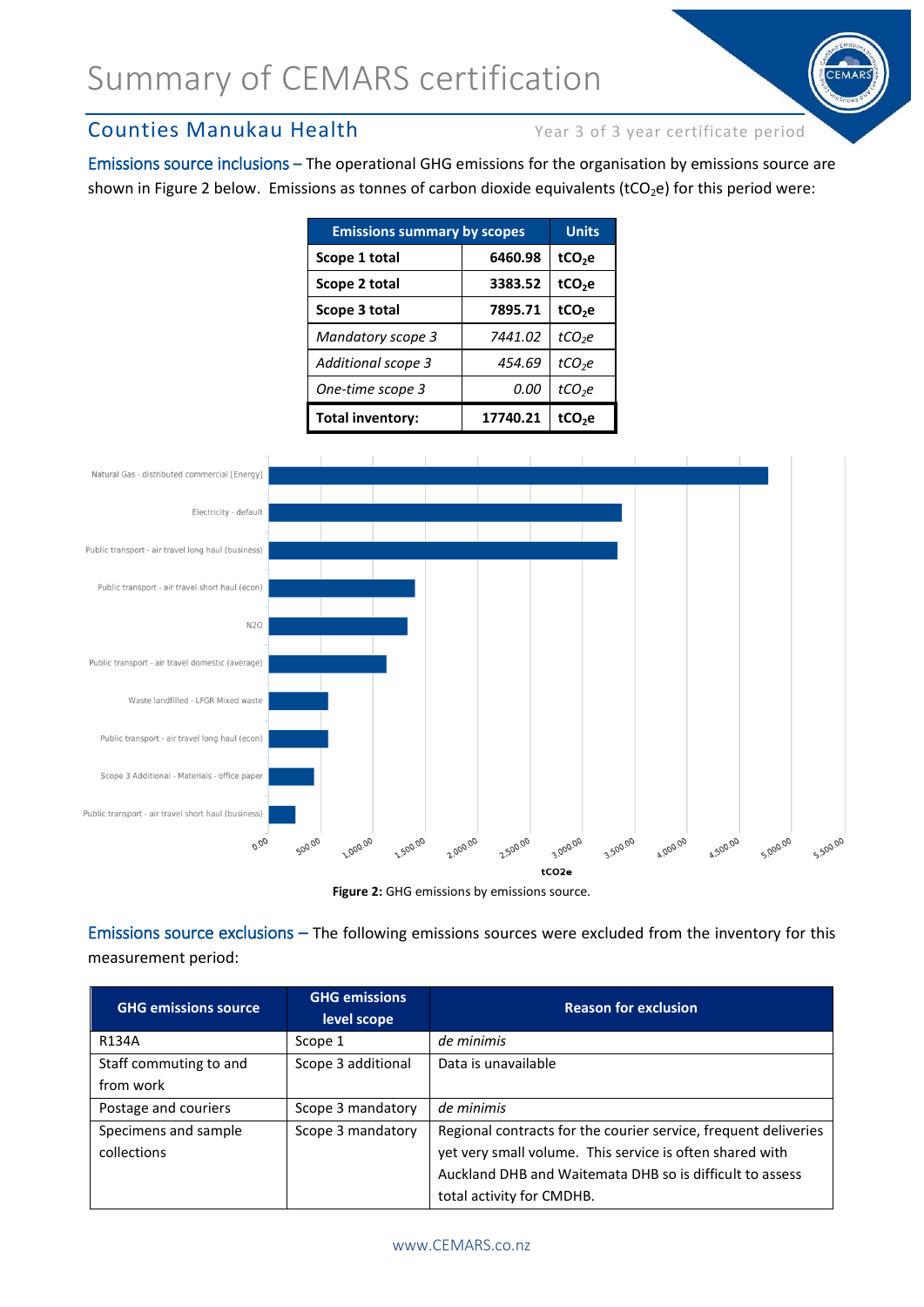### **Counties Manukau Health** Year 3 of 3 year certificate period

| <b>GHG emissions source</b> | <b>GHG emissions</b><br>level scope | <b>Reason for exclusion</b>                                             |  |
|-----------------------------|-------------------------------------|-------------------------------------------------------------------------|--|
| Freight services            | Scope 3 mandatory                   | Contracted by the supplier and is mostly Free Into Store (FIS)          |  |
| Contracted services         | Scope 3                             | Services such as cleaners and laundry service excluded due              |  |
|                             |                                     | to being contracted out                                                 |  |
| Taxi travel                 | Scope 3                             | Initial estimate was conducted during the verification and              |  |
|                             |                                     | showed that emissions from taxi use only account for                    |  |
|                             |                                     | 34.7tCO <sub>2</sub> e and is therefore less than 1% of the total       |  |
|                             |                                     | inventory                                                               |  |
| Rental cars                 | Scope 3                             | An initial estimate was conducted during the verification and           |  |
|                             |                                     | showed that emissions from rental cars use only account for             |  |
|                             |                                     | approximately 10 tonnes of CO <sub>2</sub> e and is therefore less than |  |
|                             |                                     | 1% and not material to the total inventory                              |  |
| Reimbursement of personal   | Scope 3                             | de minimis                                                              |  |
| vehicle use                 |                                     |                                                                         |  |
| Refrigerant holdings in     | Scope 3                             | 200 domestic size heat pumps and these units are all                    |  |
| domestic heat pumps         |                                     | deemed to be less than 3kg of refrigerant holdings                      |  |
| Waste water                 | Scope 3                             | Emissions from waste water only account for less than 1% of             |  |
|                             |                                     | the total inventory therefore excluded                                  |  |

Emissions reduction commitments  $-$  A GHG emissions management plan and reduction targets have been developed. The organisation is committed to reducing annual relative emissions by a minimum of 2% per annum to achieve a total 10% by the fifth year in the programme. We have chosen a relative target in the first year, and will undertake a review of targets next year as part of the strategic planning process then we can potentially set new relative target(s) plus an absolute target.

Projects to manage emissions include:

| <b>Objective</b>                             | <b>Actions</b>                                                                                                                                                                                                                                                                                                         |  |  |
|----------------------------------------------|------------------------------------------------------------------------------------------------------------------------------------------------------------------------------------------------------------------------------------------------------------------------------------------------------------------------|--|--|
| Reduce energy bills                          | Energy efficient design of new Capital Projects, including building,<br>$\bullet$<br>equipment, plant and system design<br>Economic retrofitting / replacing of existing plant and equipment with<br>٠<br>energy efficient items<br>Use energy efficient lighting<br>$\bullet$<br>Utilise a computer sleep system<br>٠ |  |  |
| Reduce amounts of<br>waste going to landfill | Organisational recycling<br>Education re waste streams<br>Food composting                                                                                                                                                                                                                                              |  |  |

Emissions reductions summary against last year's plan – This is the third year of reporting under CEMARS programme. An absolute decrease in Scope 1 and 2 emissions of  $1,012.74$  tCO<sub>2</sub>e has been achieved against base year. A reduction in emissions intensity (for Scope 1, 2 and mandatory Scope 3 emissions) of 2.75 tCO<sub>2</sub>e/\$M has been achieved; based upon a 3 year rolling average.

Verified by – Enviro-Mark Solutions Limited

Data quality score – Good overall, poor for air travel